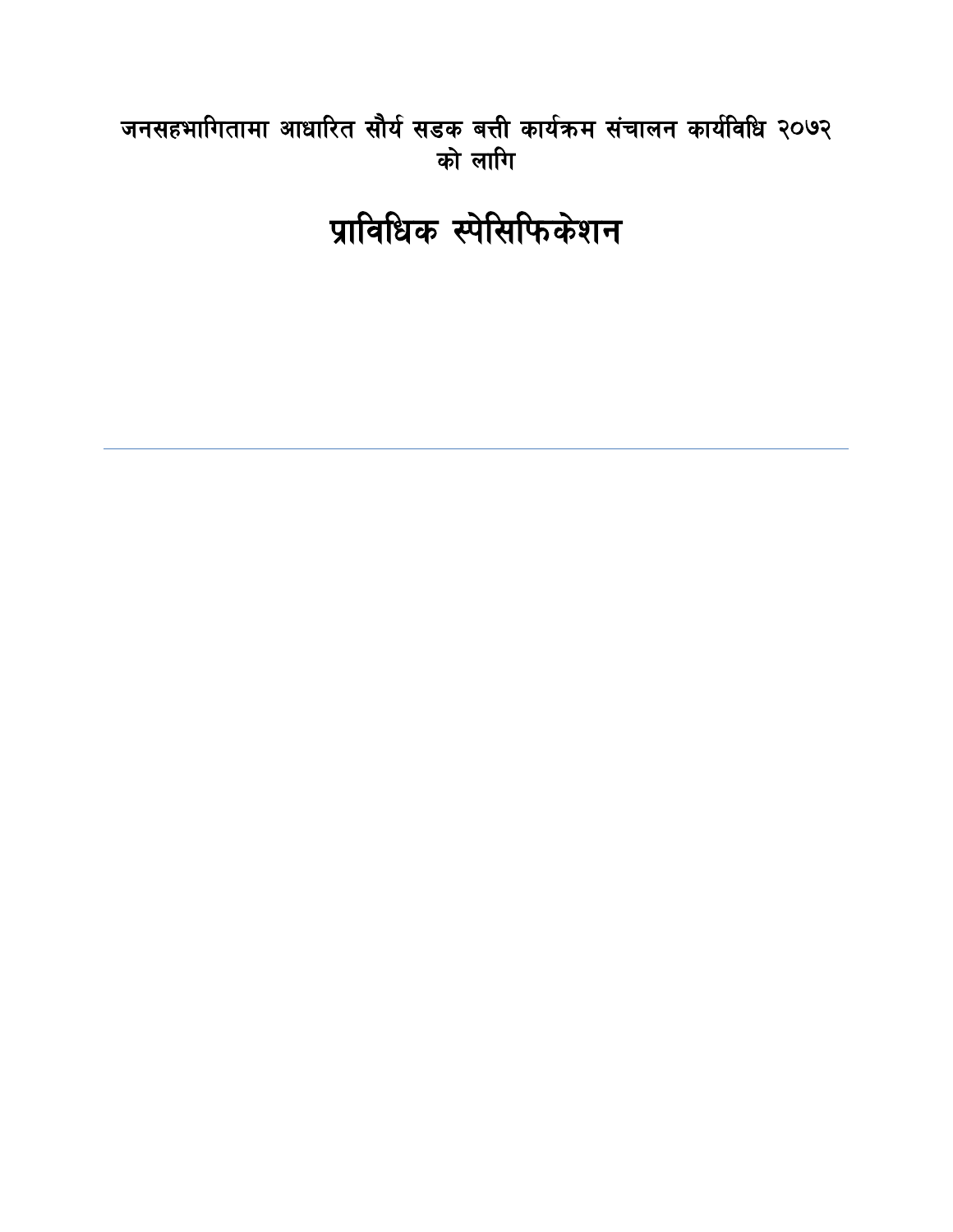## **1. Background:**

A standalone solar photovoltaic street lighting system is an outdoor lighting unit used for illuminating a street or an open area. Recent advances in LED lighting have brought very promising opportunities for application in street lighting. Combining LED's low power, high illumination characteristics with current photovoltaic (PV) technology, PV powered street light utilizing LED has become a norm in many places. In today's application, most of the common High Intensity Discharge (HID) lamps, often High Pressure Sodium (HPS) lamps are being replaced by more low powered Light Emitting Diode (LED) lamps.

A basic solar powered LED street light system components are:

- 1. Solar Panel or Photovoltaic Module
- 2. Lighting Fixture LED lamp set
- 3. Rechargeable Deep Cycle Battery
- 4. Solar Charge Controller
- 5. Light Pole

The Solar Panel will provide electricity to charge the battery during day time. The battery's charging is controlled by a charge controller. The operation of the LED bulb is controlled by a control circuit either by using sensors such as Light Dependent Resistor (LDR) or voltage or current sensor. All these components will be fixed on a pole as shown in Figure 1 below. The solar panel is mounted at the top of the pole to minimize the possibility of any shading on the panels.



**Figure 1: Solar Street Light**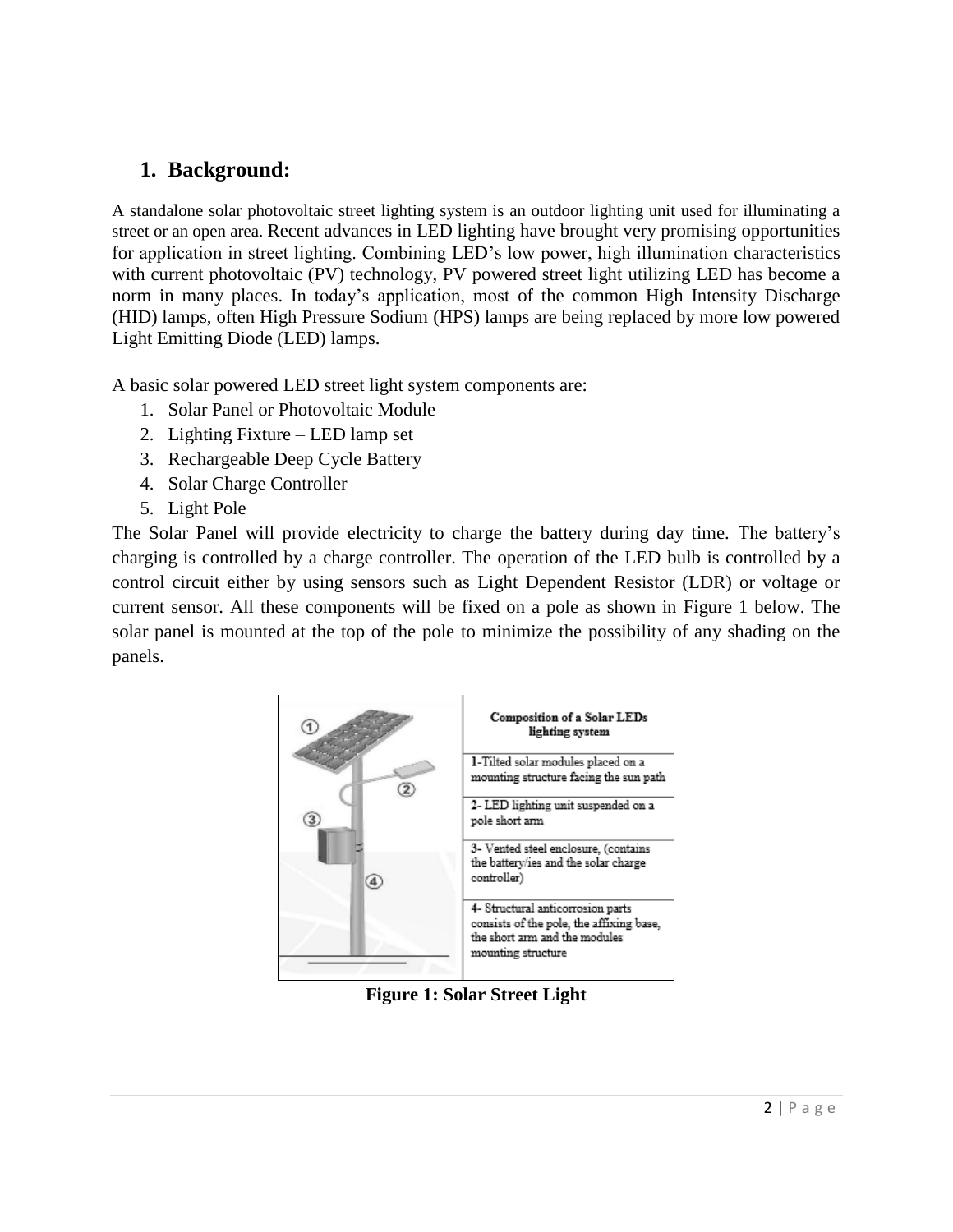## **2. Description of basic components of solar street light system:**

## **2.1 Solar panel**

A Solar Panel is basically a module that converts light energy (photons) from the sun to generate electricity in direct current (DC) form. There are two types of solar panels, mainly crystalline and thin-film types.

There are two types of crystalline solar panels (see Figure a  $& b$ ):

- Poly-crystalline Solar Panel
- Mono-crystalline Solar Panel

As for Thin-film types, there are (see Figure c):

- Amorphous Silicon (a-Si)
- Cadmium Teluride (Cd-Te)
- Copper Indium Gallium Selenide (CIGS)
- Dye-Sensitized Solar Cell (DSC)



## **Figure 2: Types of Solar PV Module**

#### **2.2 Battery**

Batteries are used to store the electricity generated by the solar panel. During the day, electricity generated by the solar panels is supplied to the battery and/or the load. When the load demand is higher than the energy received from the solar panels, these batteries will provide stable energy to the load. Solar power applications typically use deep-cycle batteries because they can persist repeated and deep discharges. There are a few types of rechargeable batteries, which are: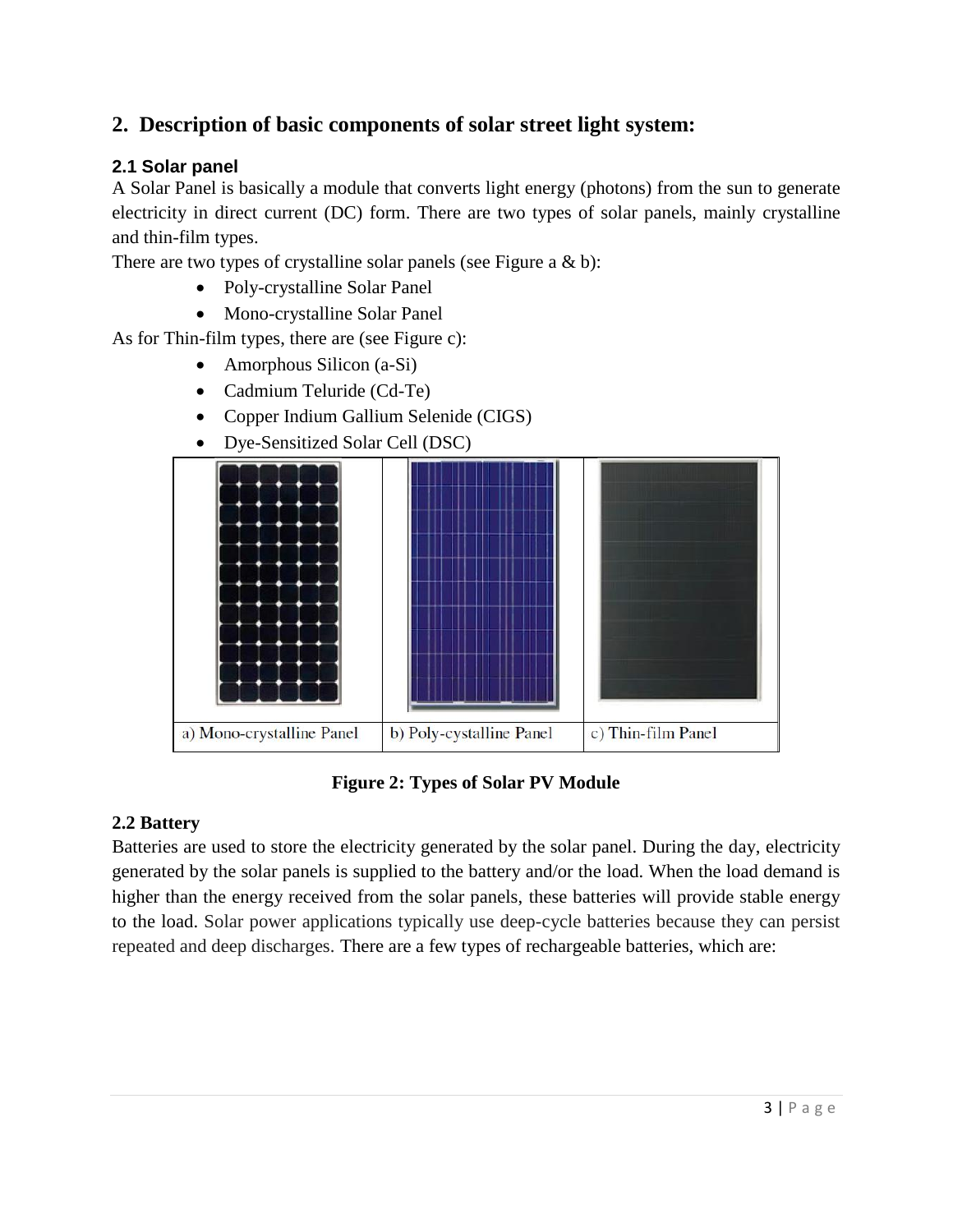## **(i) Lead-Acid (LA) Battery**

These batteries are the most commonly used in solar powered systems due to its maturity in technology and low pricing. They can only be used with low Depth of Discharge (DOD) in order to extend its lifespan. Its DOD ranges from 60%-80%. There are two types of Lead-Acid batteries, i.e. flooded and Valve Regulated Lead Acid (VRLA) batteries which are maintenance free batteries.

## **(ii) Nickel-Cadmium (Ni-Cad) Battery**

Nickel-Cadmium (Ni-Cad) batteries are expensive and disposing of Cadmium is hazardous. Even though they have several advantages over Lead-Acid batteries, such as longer life span, and tolerance for higher discharge, Ni-Cd batteries is not commonly used in solar powered systems due to its high cost and limited availability.

## **(iii) Lithium-Ion (LI) or Lithium-Polymer (LP) Battery**

Lithium based batteries are considered the future of batteries used in solar powered systems. This is due to a number of factors such as high specific energy, high DOD, and higher number of charging cycles. However, due to its higher cost compared to LA type of batteries, they are still not very widely used.

## **2.3 LED lamp**

A LED lamp is a light-emitting diode (LED) product that is assembled into a lamp (or light bulb) for use in lighting fixtures. LED lamps have a lifespan and electrical efficiency that is several times better than incandescent lamps, and significantly better than most fluorescent lamps, with LED able to emit more than 100 lumens per watt.LED are the perfect combinations with solar power as it operates under low voltage, low heat and low power requirement.

Like incandescent lamps and unlike most fluorescent lamps (e.g. tubes and CFL), LED lights come to full brightness without need for a warm-up time; the life of fluorescent lighting is also reduced by frequent switching on and off. Initial cost of LED is usually higher. LED chips need controlled direct current (DC) electrical power; an appropriate power supply is needed. LEDs are adversely affected by high temperature, so LED lamps typically include heat dissipation elements such as heat sinks and cooling fins.



**Figure 3: Examples of LED solar street lamps**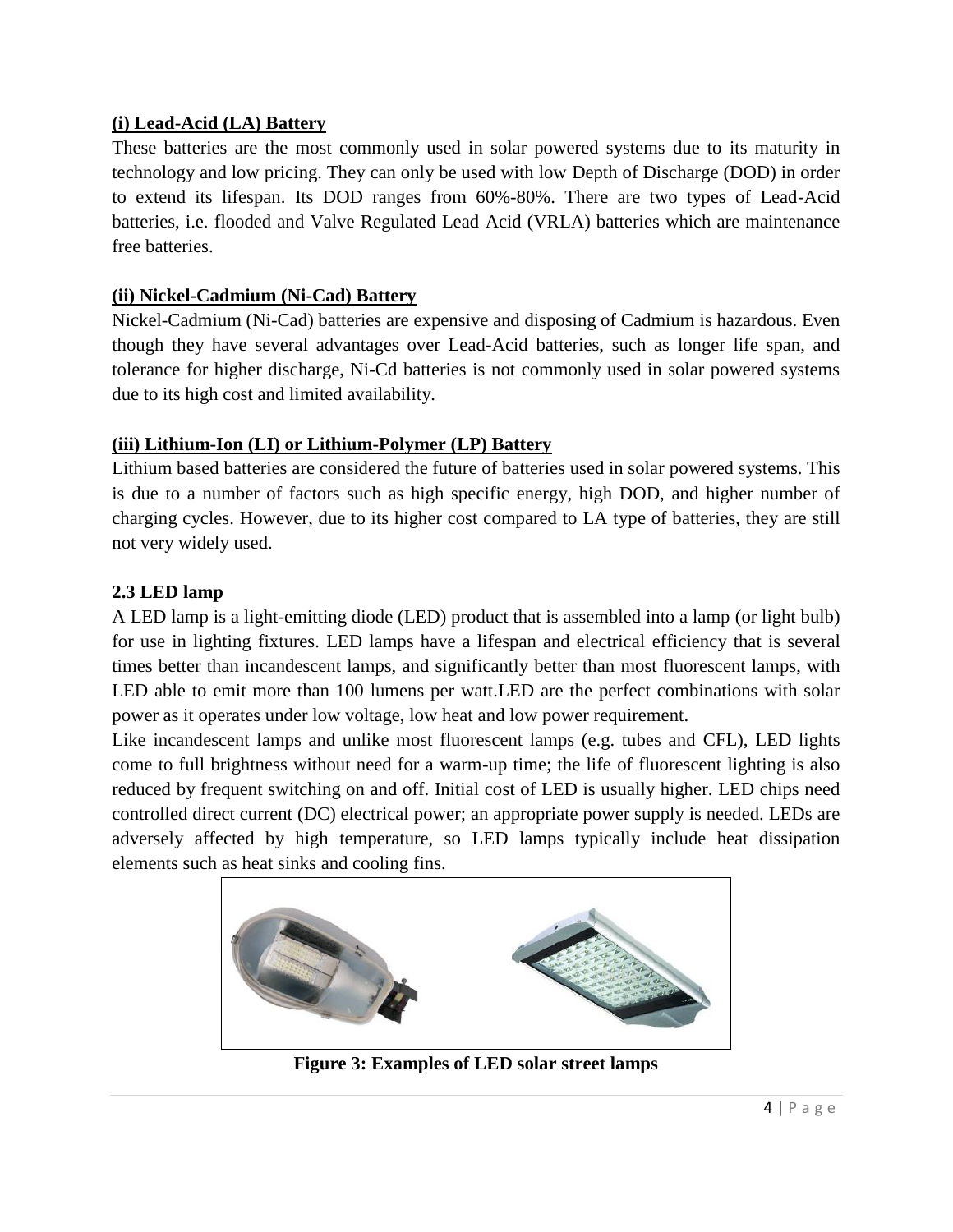## **2.4 Charge controller**

Charge controllers are used to control the charging of the batteries. Since the output from solar panels are variable and needs adjustments, charge controllers fetches the variable voltage/current from solar panels, condition it to suit the safety of the batteries. The main functions of charge controllers are to prevent over-charging of batteries from solar panels, over-discharging of batteries to the load and to control the functionalities of the load.

Charge controllers are basically DC-DC converters, where PWM or MPPT technique is used to regulate the switches of the controller. There are three general types of charge controller, mainly:

- Simple ON/OFF Controller
- Pulse Width Modulated (PWM) Controller
- Maximum Power Point Tracking (MPPT) Controller

Most charge controllers operate at three stages to complete the charging cycle of the batteries. These stages vary according to different times and battery voltages. PWM can be employed to control the charging at the stages:

- BULK stage
- ABSORPTION stage
- FLOAT stage



**Figure 4: Examples of charge controller**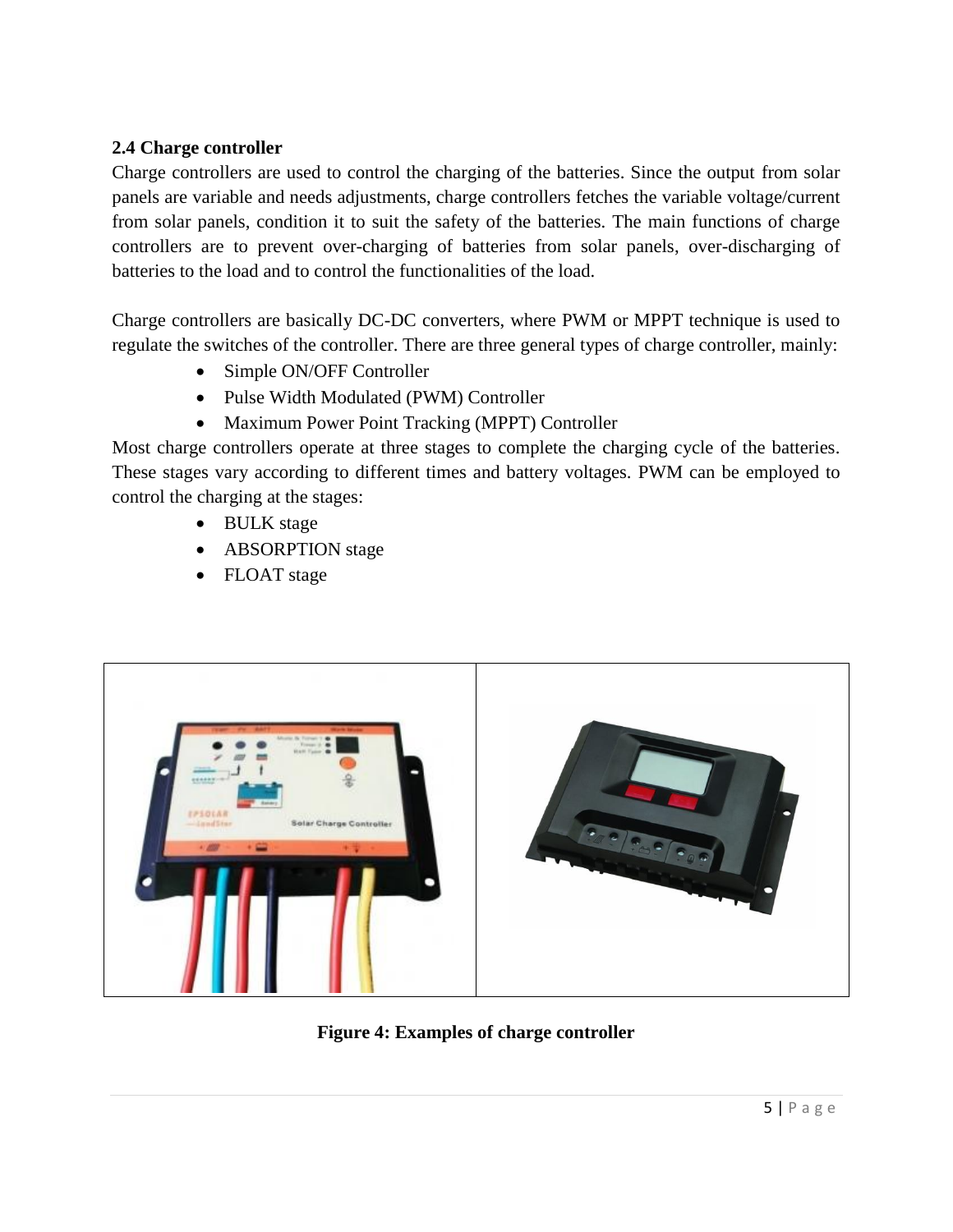## **2.5 Utilizing sensors to obtain energy-efficient solar powered street lights**

For economical and technical viability, optimized solar powered street lights are obtained using sensors. Sensors such as Ultrasonic sensors, IR Sensors and LDR sensors are used to control the LED lamp functionalities in order to achieve a more energy efficient system. In this case the street light must have auto on and off and must have at least two state of dimming function to save energy, from dusk to dawn.

## **3. Installation of solar street light system:**

The configuration of solar street light system must be designed to be robust and must be good enough to withstand the harsh environmental condition as the system are installed in road where it is continuously exposed to sun, rain, fog, pollution etc. The solar street lighting installation shall not damage aesthetic of the existing city or street plan; rather it shall add beauty to the existing roadway. The solar street lights can be installed in following two ways:





In above figure, first configuration depicts the situation where the battery is kept in the battery box on the pole whereas in second configuration the battery is installed in underground. Either of the configurations can be considered for installation of the system, and it has to be decided case wise case depending upon the requirement of the project site. Nevertheless the battery box mounted on the light pole is common practice in case of stand-alone solar street lighting systems.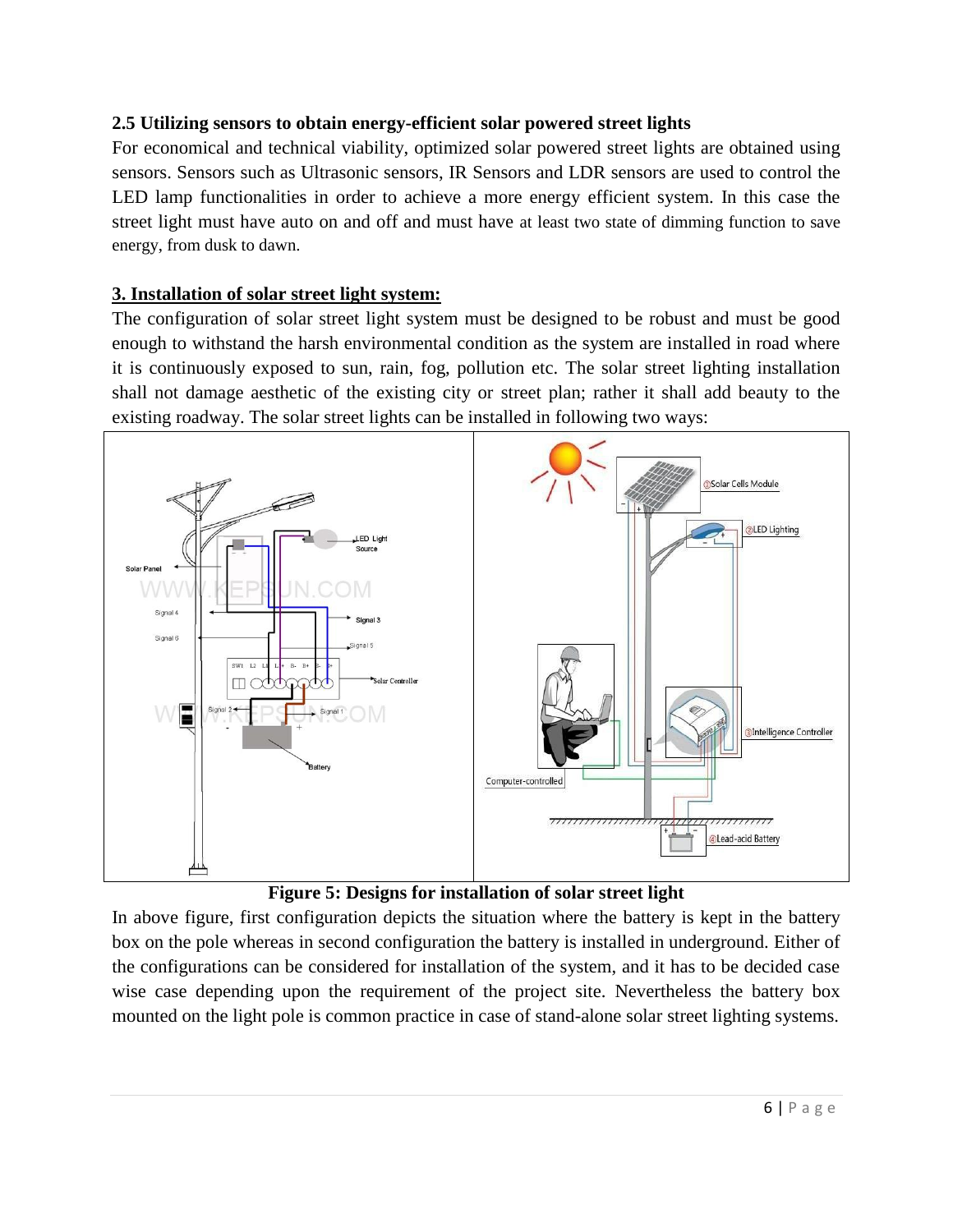# **2. Defining of packages:**

The packages have been defined based on the power consumption of lamps. The package will be selected based on the nature and size of the road for which the solar street light system is being designed.

| <b>SSLS</b> |        | Minimum     | Minimum             | Minimum             | Minimum    | Height of     | Recommended     |
|-------------|--------|-------------|---------------------|---------------------|------------|---------------|-----------------|
| Type        | Lamp   | Solar PV    | <b>Battery Size</b> | <b>Battery Size</b> | Charge     | pole in       | for road having |
|             | Size   | Module Size | for Lead            | for Lithium         | Controller | meter         | Right of Way    |
|             | (Watt) | (Wp)        | Acid(AH)            | Ion $(AH)$          | Size $(A)$ |               | (ROW)           |
| Type 1      | 10     | 50          | 40                  | 30                  | 5          | 7             | Less than $4M$  |
| Type 2      | 20     | 100         | 60                  | 45                  | 10         | $\mathcal{I}$ | $4-6M$          |
| Type 3      | 30     | 150         | 80                  | 60                  | 12         | $\mathcal{I}$ | $>6-10$ M       |
| Type 4      | 40     | 200         | 100                 | 75                  | 15         | 8 or 9        | $>10 - 14$ M    |
| Type 5      | 60     | 300         | 150                 | 115                 | 25         | 8 or 9        | $>14 - 20$ M    |
| Type 6      | 80     | 400         | <b>200</b>          | 150                 | 30         | 10            | $>20-30$ M      |
| Type 7      | 100    | 500         | 250                 | 180                 | 40         | 10            | $>30$ M         |

Table 1: Types of Solar Street Light System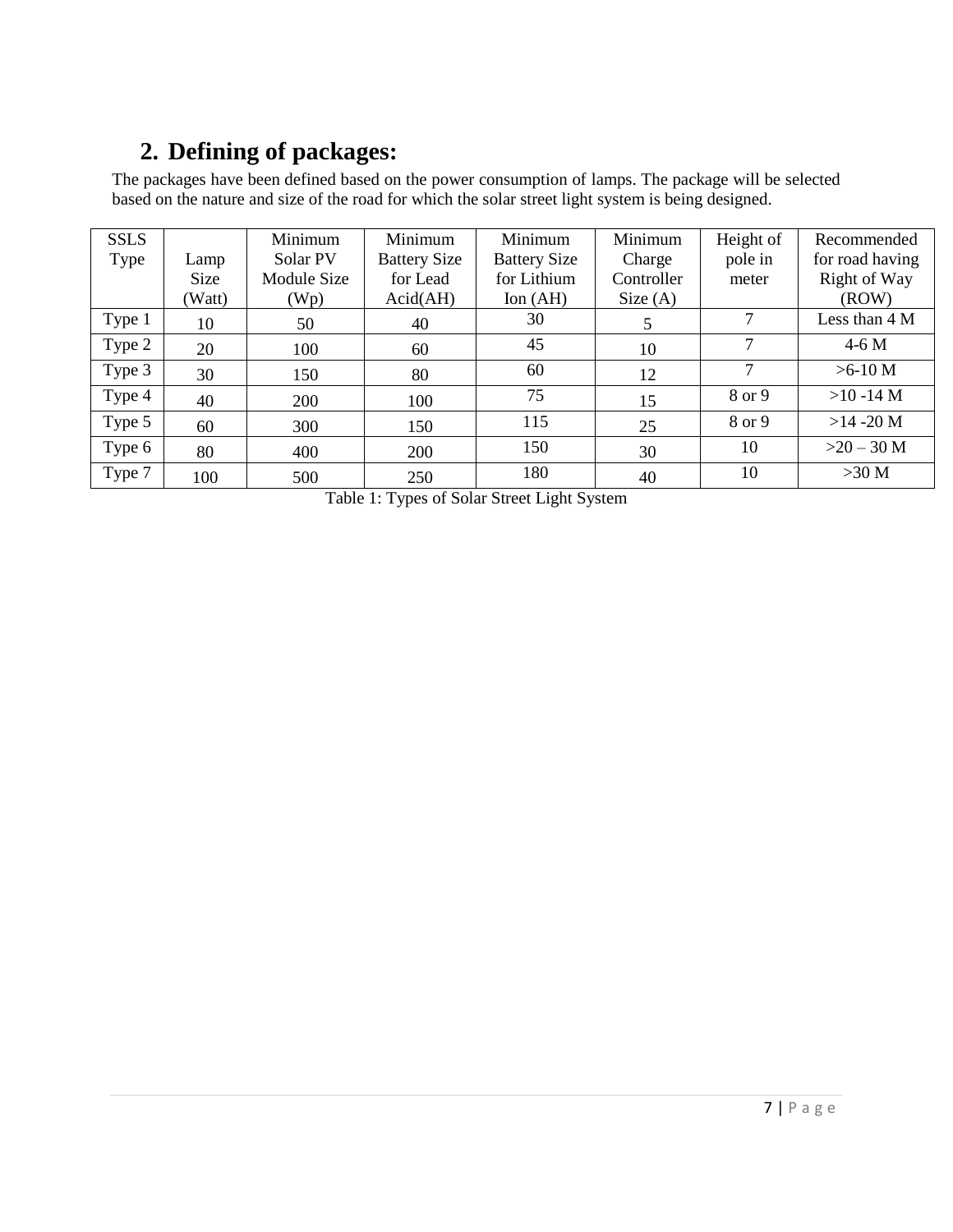## **3. Technical Specification:**

Scope of works shall include:

- a. All necessary Spare parts/Tools have to be provided by the contractor.
- b. Suitable Carrying case (if possible) should be provided by the contractor.
- c. The complete Set of Goods shall be warranted by the contractor against any manufacturing/ design/ installation defects for a minimum period of **5 years** from the date of installation.
- d. The contractor will make all necessary arrangements for satisfactory operation, maintenance and performance of the Goods during 5 year's Warrantee/Guarantee period.
- e. Rectification of all the defects developed in the Goods during Warrantee/Guarantee period shall have to be done by the contractor promptly, at the most within 7 days from the date of receipt of compliant.
- f. Warrantee/Guarantee will include rectification /replacement of all the defective and consumable components/items. During Warrantee/Guarantee period, all the arrangements for keeping all the goods functional shall be the sole responsibility of the contractor.
- g. After completion of the proposed works, clearances of all temporary works/ materials shall be the sole responsibility of the contractor and this shall be removed immediate after the requirement of such temporary work is completed.
- h. All the non functional parts/ materials/ items replaced during the Warrantee/Guarantee period shall be the property of the contractor.
- i. The contractor will conduct on-site training of the purchaser's/user's personnel regarding the assembly, start-up, operation, maintenance and repairs of the Goods.
- j. Contractor should have enough experience and qualified technical staff to do design, installation and support. Name, experience certificates and CVs of the engineering staff who will supervise the installation and support should be included.
- k. The contractor must nominate in the offer a qualified project manager who should have at least a B.Sc. in electrical/Mechanical/Civil engineering with a minimum experience of 2 years in PV system projects.
- l. All works carried-out by the contractor should be maintained and ensure proper functioning of street light for five years starting from the date of final acceptance.
- m. The Contractor will be responsible for all engineering and design.
- n. The contractor will be responsible for cleaning of the solar PV module for at least five years from the date of installation and commissioning.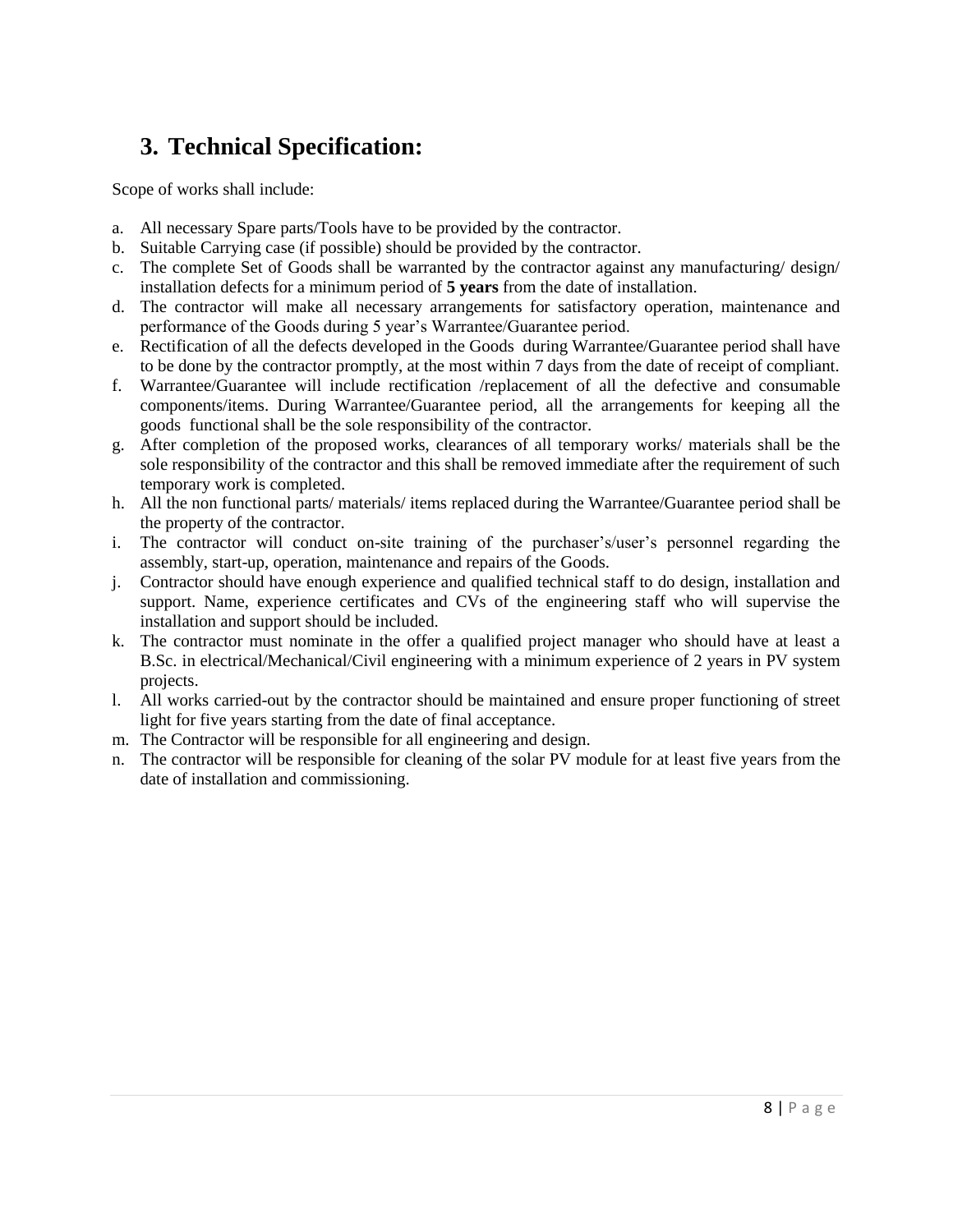#### **Technical Specifications:**

The bidder must furnish documentary evidence in the form of literature (catalogue), certified dimensional drawings, and detailed description of goods with essential technical information. All data, drawings, catalogues and other technical documents shall be bound separately from the Bid documents.

The Bidder shall furnish a clause-by-clause commentary on specification, specifying compliance and deviations, if any. This must be furnished; otherwise, the Bid may be rejected.

| <b>SN</b> | <b>Description</b>           | <b>Specification</b>                                                                |  |  |
|-----------|------------------------------|-------------------------------------------------------------------------------------|--|--|
| 1.1       | <b>Manufacturer Name</b>     |                                                                                     |  |  |
| 1.2       | Brand/Model                  |                                                                                     |  |  |
| 1.3       | <b>Battery Type</b>          | Lead Acid Sealed- Gel Tubular VRLA solar deep cycle                                 |  |  |
|           |                              | <b>or</b>                                                                           |  |  |
|           |                              | Lithium ion with proper protection                                                  |  |  |
| 1.4       | <b>Battery Voltage</b>       | For Lead Acid battery: 12V                                                          |  |  |
|           |                              | For Lithium Ion battery the bidder must propose the voltage<br>compatible to system |  |  |
| 1.5       | <b>Battery Efficiency</b>    | Minimum 85%                                                                         |  |  |
| 1.6       | Quantity<br>(mention         | Individual battery must be of at least (Capacity                                    |  |  |
|           | capacity)                    | must be selected as per the type of solar street light<br>mentioned in table 1)     |  |  |
| 1.7       | <b>Pressure Regulation</b>   | The battery shall be provided with pressure regulation                              |  |  |
|           |                              | valve, which shall be self-re-sealable and flame<br>retardant                       |  |  |
| 1.8       | Self Discharge               | less than 3% per month                                                              |  |  |
| 1.9       | <b>Operating Temperature</b> | $-5$ °C to $55$ °C                                                                  |  |  |
| 1.10      | Instruction                  | Charging instructions shall be provided along with the<br>batteries                 |  |  |
| 1.11      | Warranty                     | 5 years replacement guarantee.                                                      |  |  |

**1. BATTERY**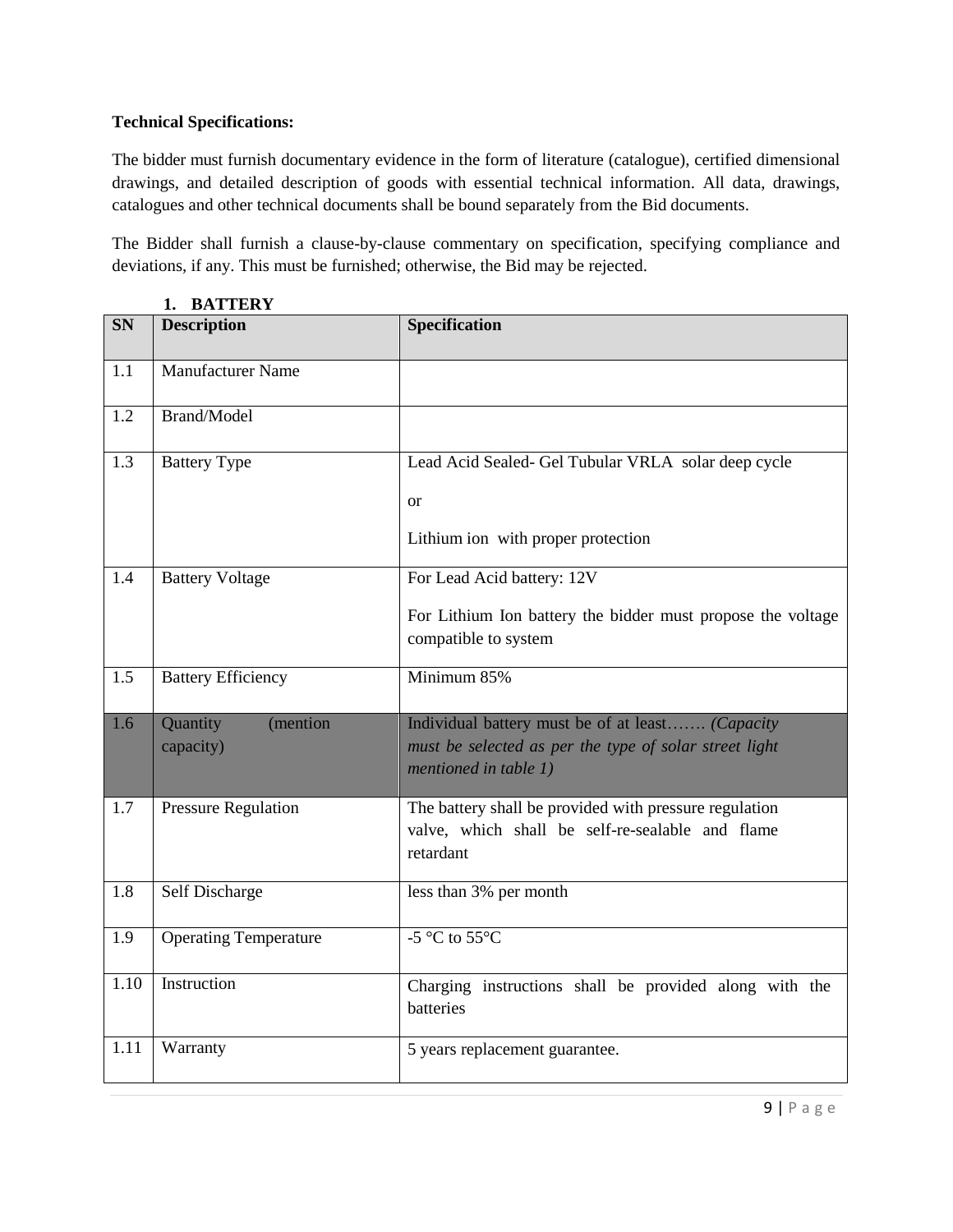| 1.12 | Construction              | <b>For Lead Acid Battery:</b>                                                           |  |  |
|------|---------------------------|-----------------------------------------------------------------------------------------|--|--|
|      |                           | <b>Positive Plate:</b> Tubular Plate with lead or alloy spine grid.                     |  |  |
|      |                           | <b>Separator:</b> Micro porous synthetic separator                                      |  |  |
|      |                           | Electrolyte: Sulphuric acid.                                                            |  |  |
|      |                           | <b>VRLA Terminals:</b> Epoxy sealed terminals with threaded<br>lead-plated copper alloy |  |  |
| 1.13 | <b>Battery Life Cycle</b> | At least 1500 at 80% DoD                                                                |  |  |
| 1.14 | Certification             | <b>RETS</b> Certified                                                                   |  |  |

The following minimum information must be included on the label of the battery and label of battery must be fixed firmly or screen printed on the battery casing:

- □ Brand and name of Manufacturer
- Model and type
- Rated capacity in Ampere-hours
- Nominal Voltage

#### **2. Solar PV MODULES**

Solar PV Modules will be procured from companies, complying with the standard set forth in Nepal by AEPC. PV modules shall typically be tested for durability and reliability according to standards developed by the International Electro-technical Commission. Standards IEC61215 (for crystalline silicon modules) include, amongst others, tests for thermal cycling, humidity and freezing, mechanical stress and twist, hail resistance and performance under fixed test conditions.

| <b>SN</b> | <b>Description</b>       | <b>Specification</b>                                                                                                        |
|-----------|--------------------------|-----------------------------------------------------------------------------------------------------------------------------|
| 2.1       | <b>Manufacturer Name</b> |                                                                                                                             |
| 2.2       | Brand/Model              |                                                                                                                             |
| 2.3       | <b>Module Capacity</b>   | Minimum Module Capacity must be(Capacity must be<br>selected as per the type of solar street light mentioned in table $1$ ) |
| 2.4       | PV module Type           | Mono or Poly Crystalline or Thin Film                                                                                       |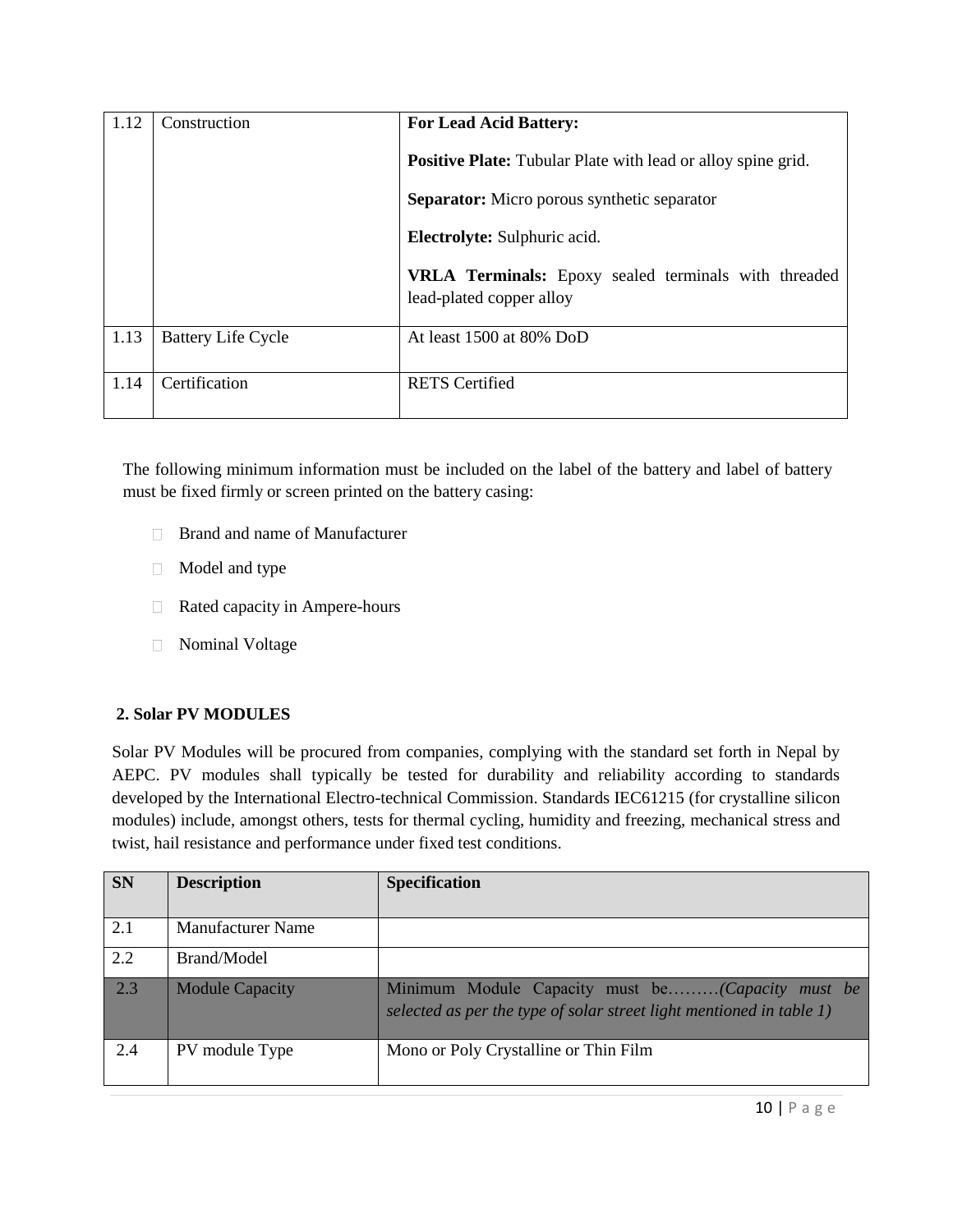| 2.5  | Operating<br>voltage            | At least 34 Vmp for each module of 24V and 17 Vmp for each              |  |  |  |
|------|---------------------------------|-------------------------------------------------------------------------|--|--|--|
|      | corresponding to the power      | module of 12 V for crystalline                                          |  |  |  |
|      | output (Vmp)                    | For thin film the Vmp of the module must be at least 40% higher         |  |  |  |
|      |                                 | than the system voltage                                                 |  |  |  |
|      |                                 |                                                                         |  |  |  |
| 2.6  | Minimum<br>Module               | Crystalline: Minimum 14%                                                |  |  |  |
|      | efficiency at STC:              |                                                                         |  |  |  |
|      |                                 | Thin Film: Minimum 10%                                                  |  |  |  |
| 2.7  | Power degradation               | A letter provided by principal PV module manufacturer in their          |  |  |  |
|      |                                 | letter head stating the warranty period for their PV module. The        |  |  |  |
|      |                                 | warranty period for the PV Module must be at least 10 years against     |  |  |  |
|      |                                 | a maximum 10% reduction and 20 years against a maximum 20%              |  |  |  |
|      |                                 | reduction of output power at STC.                                       |  |  |  |
| 2.8  | Junction Box                    | IP $65$ or above                                                        |  |  |  |
|      |                                 |                                                                         |  |  |  |
| 2.9  |                                 | Non corrosive support structures to be fixed on the top of pole.        |  |  |  |
|      |                                 | For areas where there is problem of shading in some of the site of      |  |  |  |
|      | <b>Module Mounted Structure</b> | installation, the solar PV module of that particular solar street light |  |  |  |
|      |                                 | system can be installed at rooftop of nearby house. An agreement        |  |  |  |
|      |                                 | has to be signed between the user community and the owner of the        |  |  |  |
|      |                                 | house for such installations.                                           |  |  |  |
| 2.10 | Tilt Angle and direction        |                                                                         |  |  |  |
|      |                                 | towards due south around local latitude                                 |  |  |  |
|      |                                 |                                                                         |  |  |  |
| 2.11 | Support structure<br>design     | Wind Speed up to 180 km/hr                                              |  |  |  |
|      | and foundation mounting         |                                                                         |  |  |  |
|      | should<br>arrangements          |                                                                         |  |  |  |
|      | withstand                       |                                                                         |  |  |  |
| 2.12 | Fasteners (nuts and bolts)      |                                                                         |  |  |  |
|      |                                 | Stainless Steel or hot deep galvanized.                                 |  |  |  |
|      |                                 |                                                                         |  |  |  |
| 2.13 | IEC 61215 (2nd Edition)         | Crystalline silicon terrestrial photovoltaic (PV) modules - Design      |  |  |  |
|      |                                 | Qualification and type approval.                                        |  |  |  |
|      |                                 | Thin-film<br>Terrestrial<br>Photovoltaic<br>(PV)<br>Modules-Design      |  |  |  |
|      |                                 | Qualification and Type Approval                                         |  |  |  |
|      | IEC 61646                       |                                                                         |  |  |  |
|      |                                 |                                                                         |  |  |  |
| 2.14 | IEC 61730                       | PV module safety qualification                                          |  |  |  |
|      |                                 |                                                                         |  |  |  |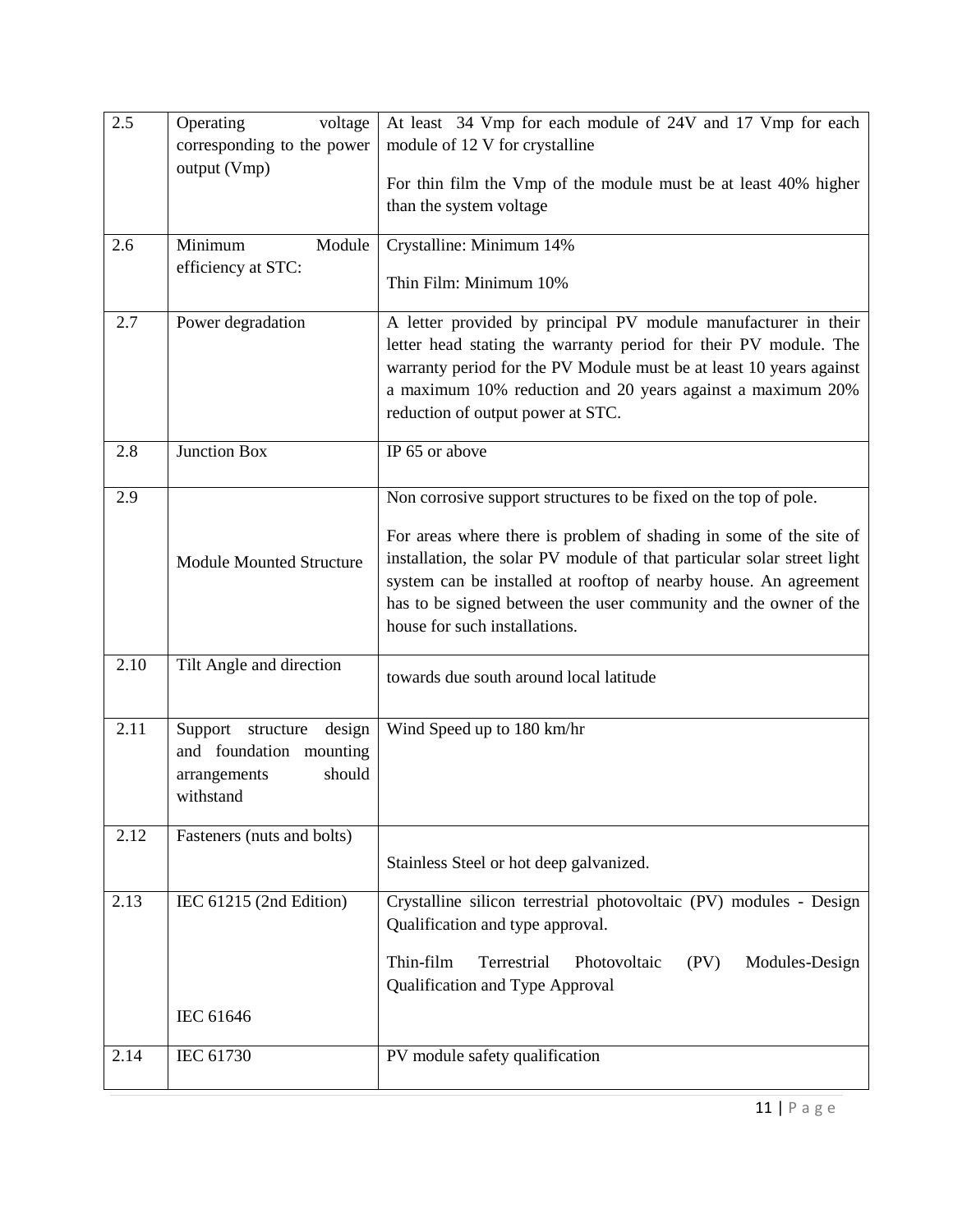| 2.15 | $\cdot$ $\sim$<br>$+10011000$<br>`Art<br>ппсанонѕ | <b>RETS</b> Certified |
|------|---------------------------------------------------|-----------------------|
|      |                                                   |                       |

## **3. Charge Controller**

| <b>SN</b>        | <b>Description</b>                         | Specification                                                                                                                                                                                                                                                                                                               |
|------------------|--------------------------------------------|-----------------------------------------------------------------------------------------------------------------------------------------------------------------------------------------------------------------------------------------------------------------------------------------------------------------------------|
| 3.1              | <b>Manufacturer Name</b>                   |                                                                                                                                                                                                                                                                                                                             |
| 3.2              | <b>Brand/Model</b>                         |                                                                                                                                                                                                                                                                                                                             |
| $\overline{3.3}$ | Type                                       | Solar Charge Controller or Regulator                                                                                                                                                                                                                                                                                        |
| 3.4              | <b>Control Mode</b>                        | For Type 1, 2 $&$ 3- PWM or MPPT                                                                                                                                                                                                                                                                                            |
|                  |                                            | For Type 4, 5, 6 $\&$ 7 – MPPT will be preferred                                                                                                                                                                                                                                                                            |
|                  |                                            | With Dusk to Dawn                                                                                                                                                                                                                                                                                                           |
|                  |                                            | i.e., the lamp automatically switches ON after the sunset and<br>switches OFF after sunrise. Also include at least two stage of<br>dimming function. First stage-system should function at 100% load<br>for six hours and second stage: system should function at 50% load<br>for next 6 hours (with reduced illumination). |
| 3.5              | Working<br>Temperature<br>$\&$<br>Humidity | -5 to +55 $\degree$ C/35 to 85%RH (Without Condensation)                                                                                                                                                                                                                                                                    |
| 3.6              | <b>Protection Function</b>                 | reverse-charging protection,<br>Solar<br>solar<br>reverse-connection<br>protection, battery over charge protection, battery over-discharge<br>protection, battery reverse-connection protection                                                                                                                             |
| 3.7              | Size                                       | The capacity of charge controller must be (Capacity must be<br>selected as per the type of solar street light mentioned in table 1)                                                                                                                                                                                         |
| 3.8              | Certifications                             | <b>RETS</b> Certified                                                                                                                                                                                                                                                                                                       |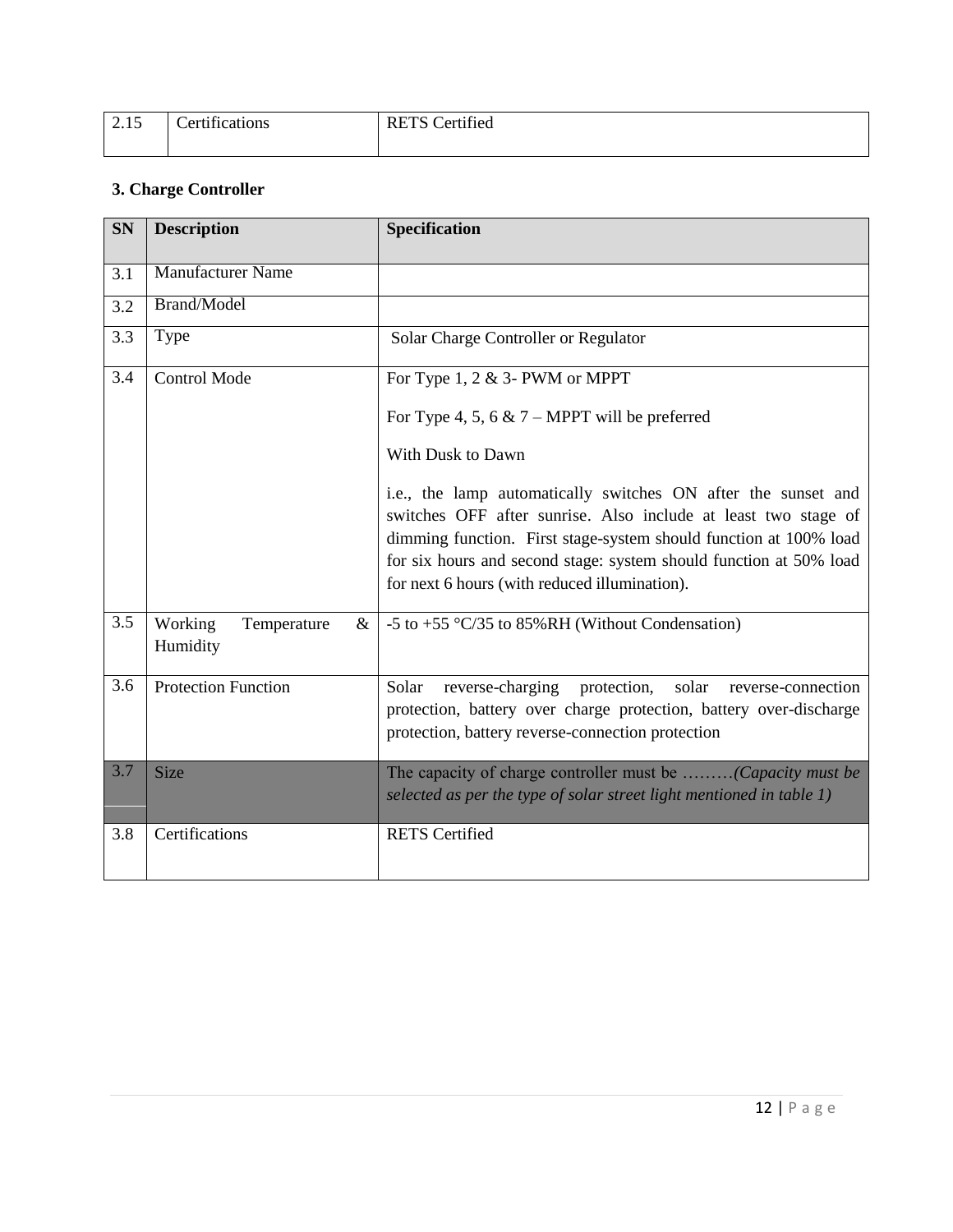## **4. Solar Street Light or Lamp Set**

| <b>SN</b> | <b>Description</b>                | <b>Specification</b>                                                                                                                                                                                                                          |
|-----------|-----------------------------------|-----------------------------------------------------------------------------------------------------------------------------------------------------------------------------------------------------------------------------------------------|
| 4.1       | <b>Manufacturer Name</b>          |                                                                                                                                                                                                                                               |
| 4.2       | Brand/Model                       |                                                                                                                                                                                                                                               |
| 4.3       | Type                              | Light Emitting Diode (LED)                                                                                                                                                                                                                    |
| 4.4       | <b>LED Light Source</b>           | The capacity of light must be (Capacity must be selected as per the<br>type of solar street light mentioned in table 1)                                                                                                                       |
| 4.5       | Luminous Efficacy                 | At least 100 Lumen/watt                                                                                                                                                                                                                       |
| 4.6       | <b>LED</b> Illumination           | Street lamp should have illumination not less than 0.5 Lux/Watt<br>perpendiculars from the height of 9 m. The illumination should be uniform<br>without dark rashes on the ground.                                                            |
| 4.7       | View Angle                        | Equal or greater than $2 * 50$                                                                                                                                                                                                                |
| 4.8       | Rendering<br>Color<br>Index (CRI) | CRI of Individual WLED must not be less than 60 and the color temperature<br>must be in the range of $(5000-6000)$ <sup>o</sup> K                                                                                                             |
| 4.9       | Rated<br>Total<br>Lamp<br>Power   | The capacity of light must be (Capacity must be selected as per the<br>type of solar street light mentioned in table 1)                                                                                                                       |
| 4.10      | <b>Control Function</b>           | Must have Automatic dusk to dawn function. Also include at least two stage<br>of dimming function. First stage-system should function at 100% load for<br>six hours and second stage: system should function at 50% load for next 6<br>hours. |
| 4.11      | <b>Driver Circuit</b>             | Must have Driver circuit cum Charge Controller with not less than 85%<br>efficiency.                                                                                                                                                          |
| 4.12      | Protection                        | The lamp must be protected against reverse polarity                                                                                                                                                                                           |
| 4.13      | Certification                     | Must submit IP65 or above Compliance Certificate                                                                                                                                                                                              |
| 4.14      | <b>Expected Life:</b>             | The proposed LED life shall be minimum 50,000 hours                                                                                                                                                                                           |
| 4.16      | Certifications                    | <b>RETS</b> Certified                                                                                                                                                                                                                         |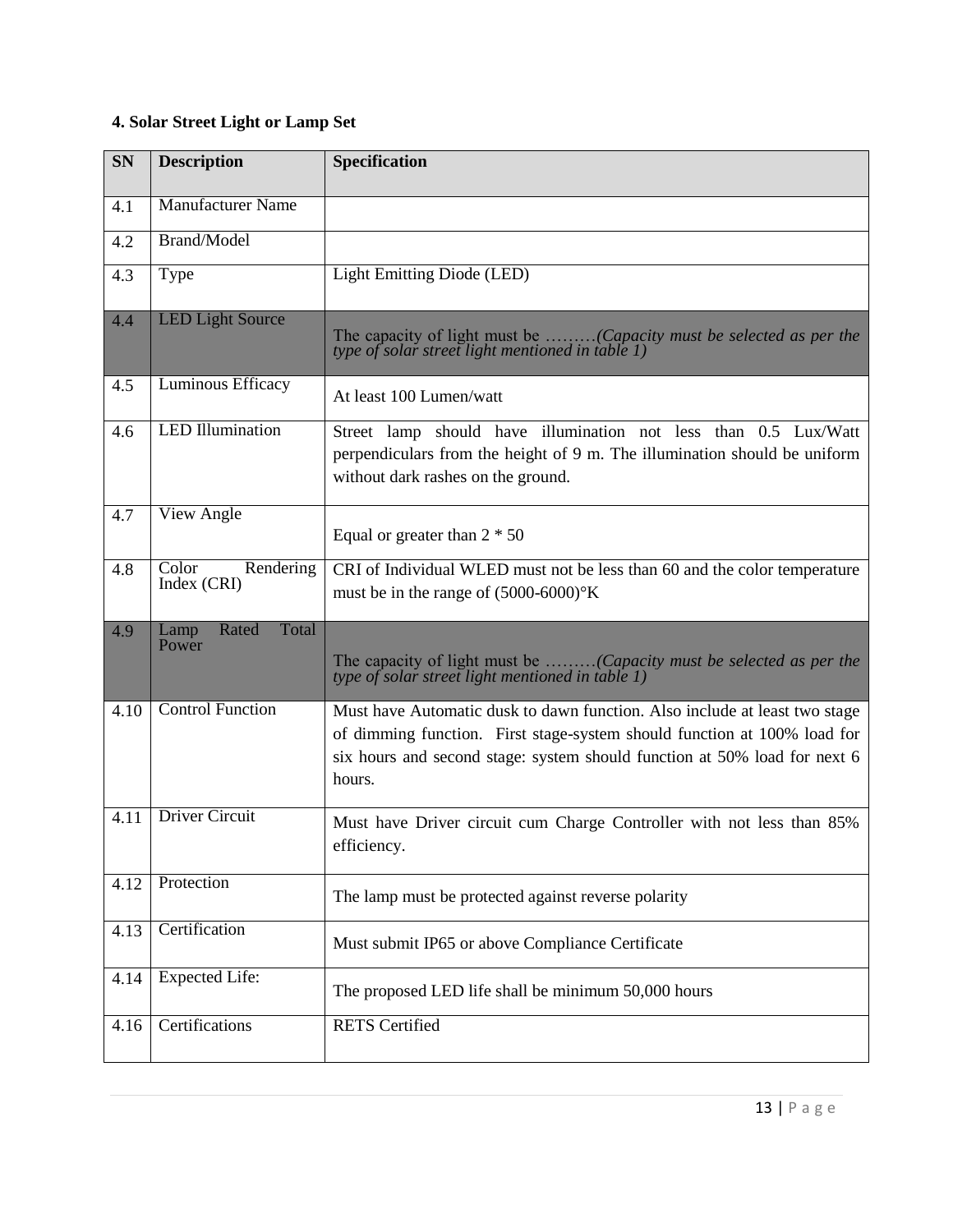The following minimum information must be included in the screen printed label of the LED Street lamp

- a. Brand/Model/Serial number
- b. Nominal power in Watt
- c. Nominal voltage

## **5. Street Light Pole**

| <b>SN</b> | <b>Description</b> | Specification                                                                                                                     |  |  |
|-----------|--------------------|-----------------------------------------------------------------------------------------------------------------------------------|--|--|
| 5.1       | Manufacturer Name  |                                                                                                                                   |  |  |
| 5.2       | Type               | Hot Deep Galvanized (minimum coating 80 micron?)                                                                                  |  |  |
| 5.3       | Height             | The minimum height of the pole must be (height<br>must be<br>selected as per the type of solar street light mentioned in table 1) |  |  |
| 5.4       | Thickness of Pole  | For 10 meter pole:                                                                                                                |  |  |
|           |                    | Top 2.4 meter: 3.65 mm                                                                                                            |  |  |
|           |                    | Middle 2.4 meter: 4.5 mm                                                                                                          |  |  |
|           |                    | Bottom 5.2 meter: 4.5 mm                                                                                                          |  |  |
|           |                    | For 9 meter pole:                                                                                                                 |  |  |
|           |                    | Top 2.0 meter: 3.25 mm                                                                                                            |  |  |
|           |                    | Middle 2.0 meter: 4.5 mm                                                                                                          |  |  |
|           |                    | Bottom 5.0 meter: 4.85 mm                                                                                                         |  |  |
|           |                    | For 8 meter pole:                                                                                                                 |  |  |
|           |                    | Top 1.75 meter: 3.25 mm                                                                                                           |  |  |
|           |                    | Middle 1.75 meter: 4.85 mm                                                                                                        |  |  |
|           |                    | Bottom 4.5 meter: 5.4 mm                                                                                                          |  |  |
|           |                    | For 7 meter pole:                                                                                                                 |  |  |
|           |                    | Top 2.5 meter: 3 mm                                                                                                               |  |  |
|           |                    | Bottom 4.5 meter: 4 mm                                                                                                            |  |  |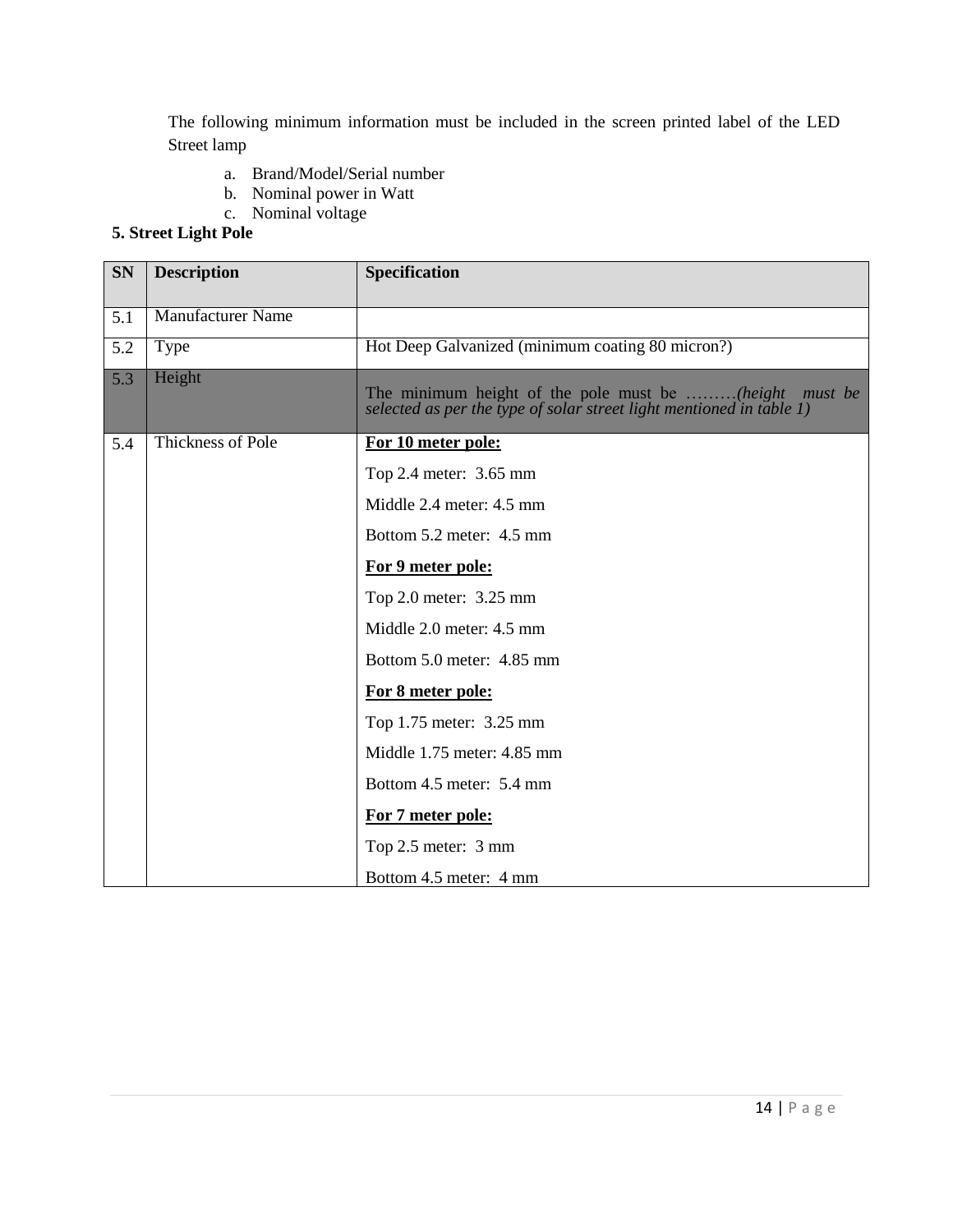|     | <b>Diameter of Pole Sections</b> | For 10 meter pole:                                                                                                                                  |  |  |
|-----|----------------------------------|-----------------------------------------------------------------------------------------------------------------------------------------------------|--|--|
|     |                                  | Top 2.4 meter: At least 3 inch                                                                                                                      |  |  |
|     |                                  | Middle 2.4 meter: At least 4 inch                                                                                                                   |  |  |
|     |                                  | Bottom 5.2 meter: At least 5 inch                                                                                                                   |  |  |
|     |                                  | For 9 meter pole:                                                                                                                                   |  |  |
|     |                                  | Top 2 meter: At least 3 inch                                                                                                                        |  |  |
|     |                                  | Middle 2 meter: At least 4 inch                                                                                                                     |  |  |
|     |                                  | Bottom 5 meter: At least 5 inch                                                                                                                     |  |  |
|     |                                  | For 8 meter pole:                                                                                                                                   |  |  |
|     |                                  | Top 1.75 meter: At least 3 inch                                                                                                                     |  |  |
|     |                                  | Middle 1.75 meter: At least 4 inch                                                                                                                  |  |  |
|     |                                  | Bottom 4.5 meter: At least 5 inch.                                                                                                                  |  |  |
|     |                                  | For 7 meter pole:                                                                                                                                   |  |  |
|     |                                  | Top 2.5 meter: At least 3 inch                                                                                                                      |  |  |
|     |                                  | Bottom 4.5 meter: At least 4 inch.                                                                                                                  |  |  |
| 5.5 | Arm                              | Single arm or double arm depending upon site condition and lighting<br>area coverage                                                                |  |  |
| 5.6 | Weight of pole only              | For 10 meter pole: At least 150 Kg                                                                                                                  |  |  |
|     |                                  | For 9 meter pole: At least 120 Kg                                                                                                                   |  |  |
|     |                                  | For 8 meter pole: At least 95 Kg                                                                                                                    |  |  |
|     |                                  | For 7 meter pole: At least 75 Kg                                                                                                                    |  |  |
| 5.7 | Battery box                      | A vented, acid proof and corrosion resistant metallic box with a locking<br>arrangement for outdoor use should be provided for housing the battery. |  |  |

#### **5. Civil Works**

The civil works for the proposed Solar Street Lighting System shall include Solar Street Light pole design and installation at the site. The structure should be facing south direction tilted at 30 degree. Pole and Mounting structure must be designed accordingly. It should be able to withstand wind loading of 180Km/hr and support the installed solar modules.

- $\triangleright$  Bidder must provide the technical design and drawing of the SSL Pole.
- $\triangleright$  Bidder must provide evidence and calculation showing the structure proposed is safe to be put on the top of pole.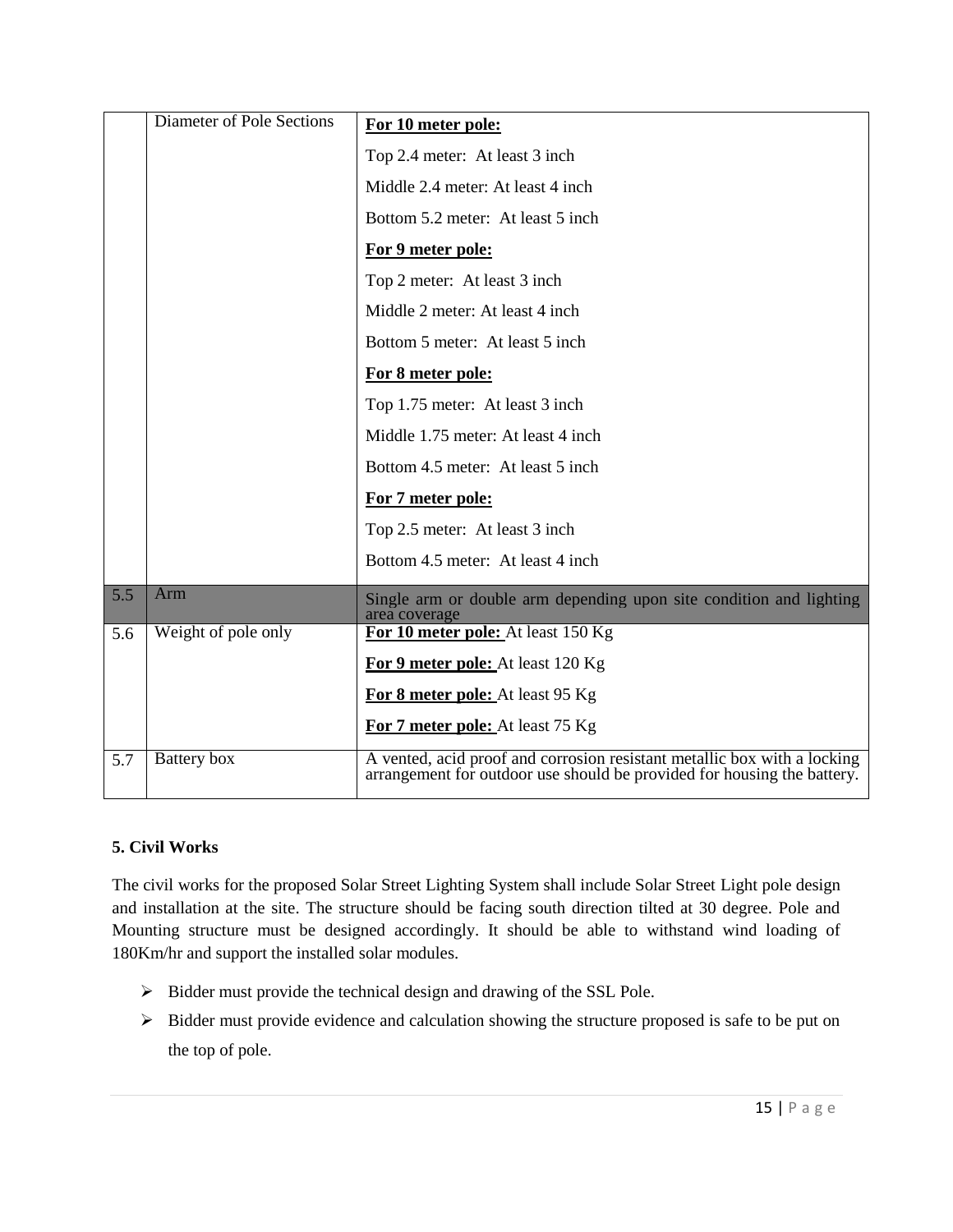#### 6. **Operation and Maintenance Manual**

An Operation, Instruction and Maintenance Manual, in English and the local language, should be provided with the Solar Street Lighting System and detail of Wiring and Connection Diagrams shall also be provided with the manual.

#### **7. Warrantee/ Guarantee**

(i) The Solar Street Lighting System must be warranted against any manufacturing/ design/ installation defects and performance warranty for a minimum period of 5 years.

(ii) PV modules used in the solar street lighting system must be warranted for their rated output

- (iii) The Warrantee/ Guarantee Card to be supplied with the SSL System must contain the details of the system supplied. The manufacturers can provide additional information about the system.
- (iv) During the Warrantee/ Guarantee period, purchaser will have all the rights to cross check the performance of SSL System. Purchaser may carry out the frequent inspections of the system installed and randomly pick up its components to get them tested at any test center. If during such tests any part is not found as per the specified technical parameters, Purchaser will take the necessary action. The decision of Purchaser in this regard will be final and binding to the Bidder.

#### **Safety:**

- 1. Metal parts of Solar Street Lighting System must be provided with minimum clearance of 1.25 meter from NEA 400V/11 KV distribution line.
- 2. Proper installation safety like insulating gloves, safety belt, helmets etc.
- 3. The metal item items such as watches, rings and necklaces are all good conductor of electricity and should not be worn around the electrical components.
- 4. Manufacturer instructions shall be followed by the operator for safe operation of solar electrical technology.

## **Prerequisite for proper functioning of Solar Street Light project:**

- 1. Solar PV Module must be cleaned regularly between two to three weeks period depending upon the urban dust.
- 2. It is recommended to do cleaning and greasing of Battery terminal in quarterly basis.

## **Retrofitting in Existing NEA Pole:**

In the areas where there is no sufficient space for new solar street lights to be installed, existing NEA pole can be used for installation of solar street lights. In this type of system, existing pole of NEA will be used for installation of solar panel, battery with battery box and street lamps.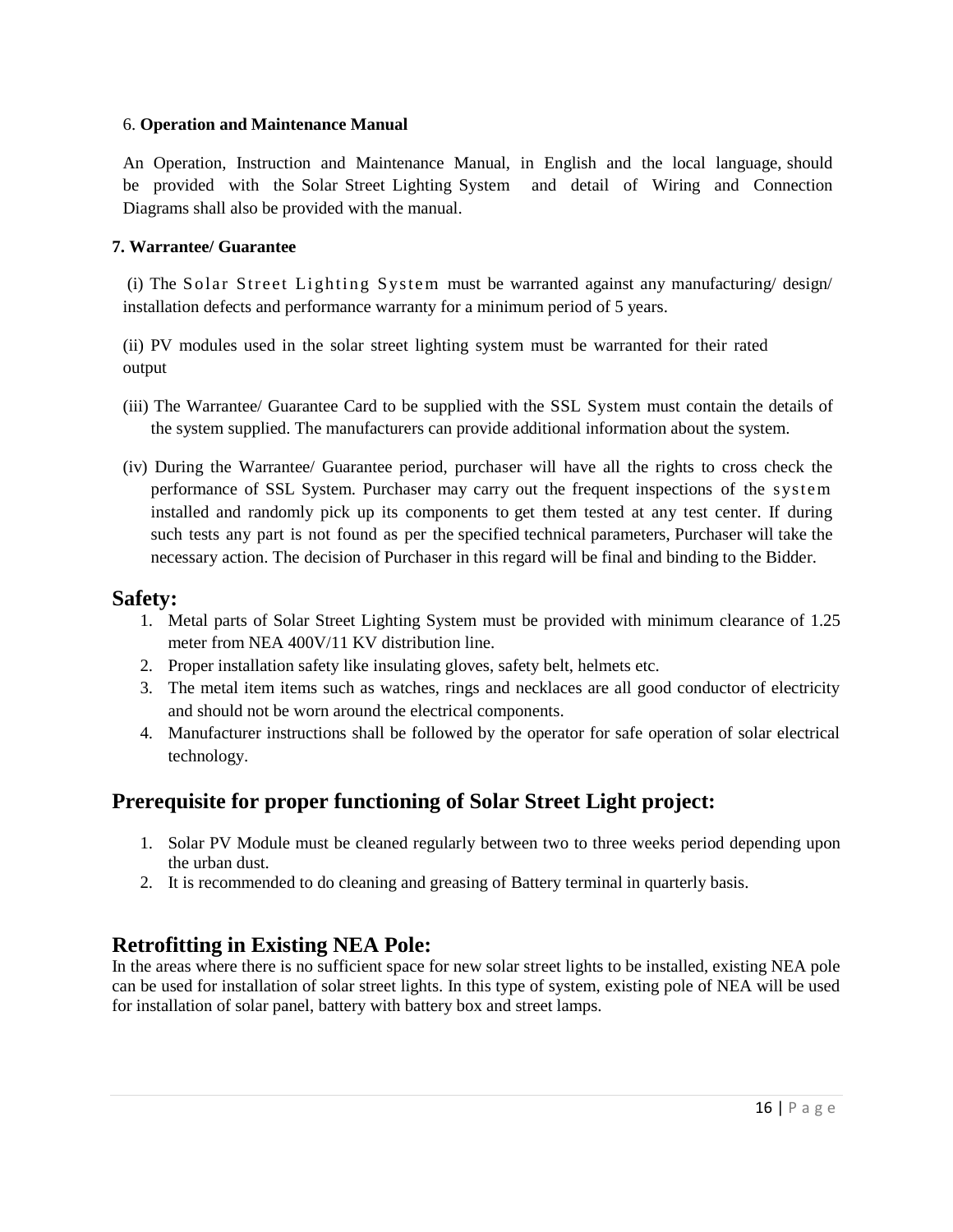## **Centralized Solar Street Lighting System:**

For the roads that do not have enough shadow free areas, standalone solar street lighting system is not recommended and only centralized solar PV system is strongly recommended. To this type of street lighting scheme, site specific detail technical survey and design has to be carried out. The centralized system power output shall be of AC power and therefore the selected LED lamp must be of AC type. In centralized system, arrays of PV panels will be fixed at a convenient location and the power output from the source is distributed to the lights in a particular group via distribution cables. For this type of lighting system, since the battery will be installed at one place as one battery bank, use of flooded tubular deep cycle battery in addition to the battery type mentioned above (Gel Tubular and LI Ion) can also be used.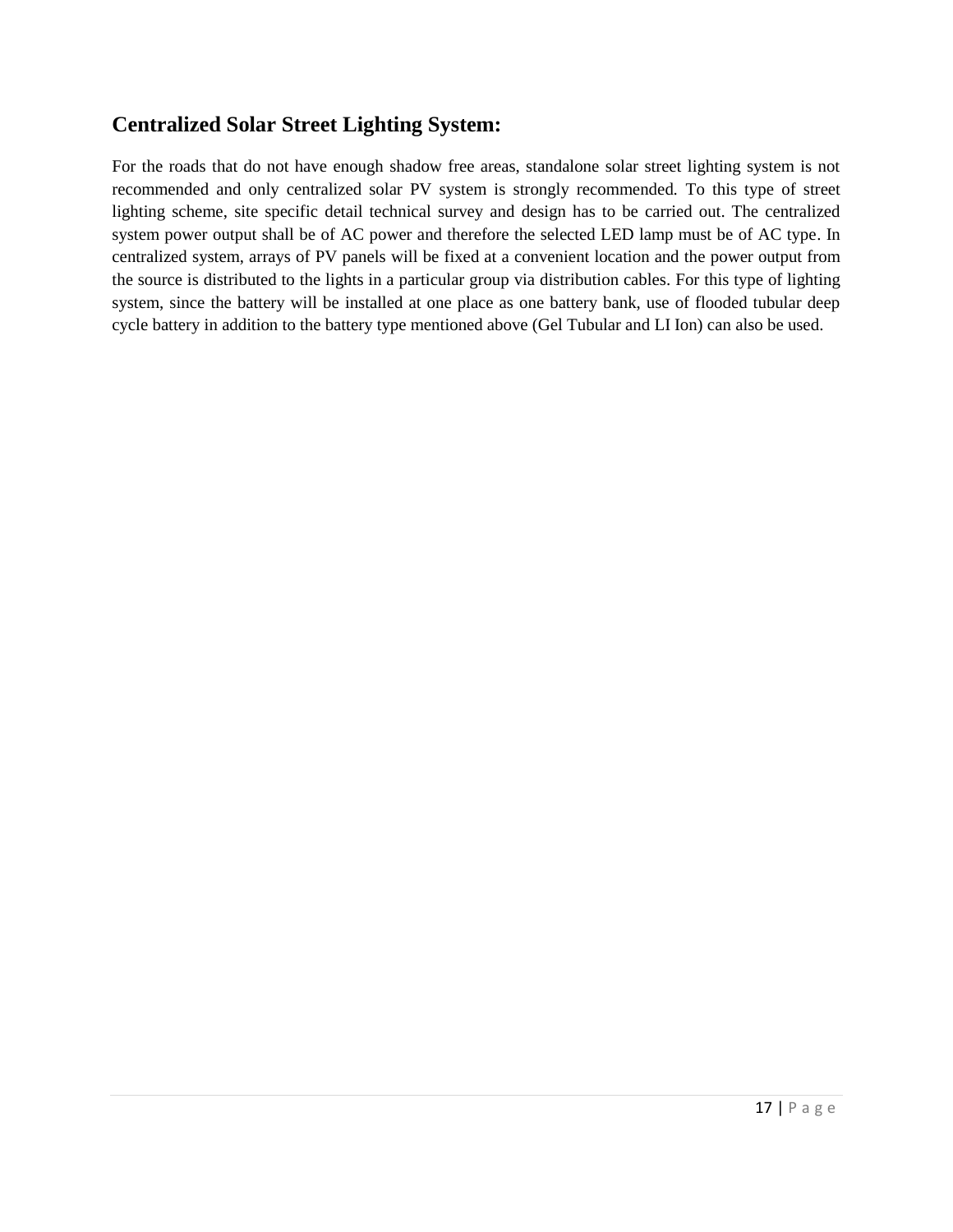# Reference:

- 1. A COST EFFECTIVE SOLAR POWERED LED STREET LIGHT, By FREDERICK WONG TSUN KIONG
- 2. Product diagrams and line diagrams from various websites.